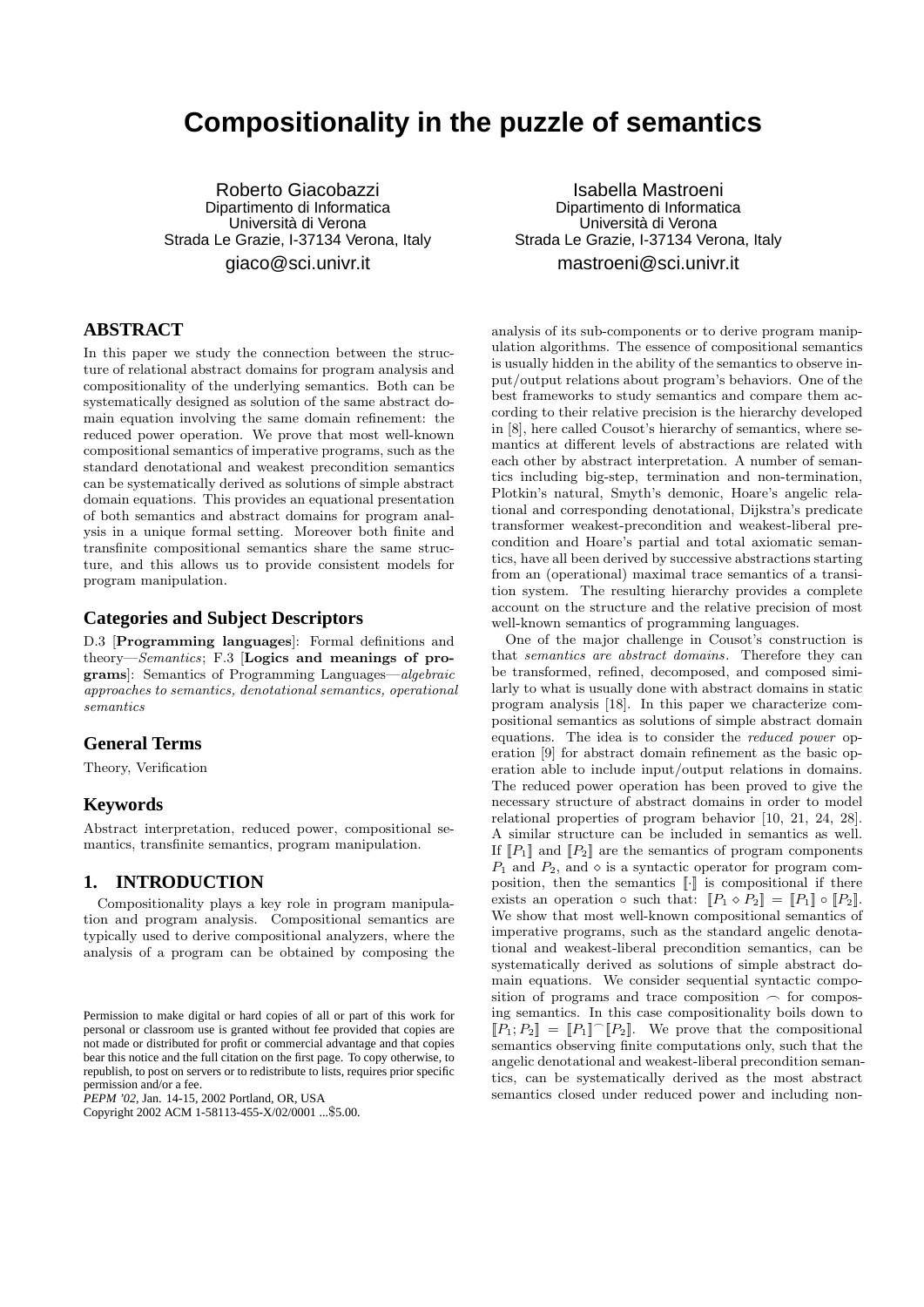compositional semantics which observe respectively final and initial states of finite traces. Unfortunately this construction is not applicable to infinite semantics. This is mainly due to the fact that the composition of infinite traces looses precision as we are unable to observe limit states, when they exist, on which traces may compose. These facts put in evidence that the use of reduced power in these conditions is limited and it doesn't allow us to capture exactly the relational information in infinite computations. This fact leads to a stronger notion of compositionality, where the equation above holds also for non-terminating slices of code.

In order to find a semantics that satisfies this new concept of compositionality we define a non-standard semantics of traces, here called transfinite trace semantics, that is able to *observe* what happens also after an infinite  $loop<sup>1</sup>$ . The transfinite semantics of a program is the set of all its possibly transfinite computations, i.e. computations whose length can be any ordinal, finite or infinite. We insert this new semantics in the Cousot's hierarchy as a concretization (through a Galois insertion) of the maximal trace semantics. In this context we are able to systematically build by reduced power a transfinite version of denotational and weakest precondition semantics and prove that the standard corresponding semantics are abstractions of these latter ones. In this way we can outline a projection of the Cousot's (standard) hierarchy of semantics in a more concrete level, here called non-standard level, connected with the standard one by abstract interpretation (see Fig. 2). In this new context we are able to prove the optimality of denotational and weakest precondition non-standard semantics, i.e. they are the most abstract semantics, on the non-standard level, that observe respectively the last and the first state of computations and that are closed under reduced power refinement. Moreover we prove formally the compositionality, in the stronger sense, of these semantics. This peculiarity of the transfinite denotational and weakest precondition semantics allows us to use them for modeling program slicing [26, 32] and more in general in program manipulation. Moreover the fact that these semantics don't loose precision in presence of infinite computations makes it possible to give semantics to a program  $P$  in a way such that the semantics of a slice of  $P$  is always contained in the semantics of  $P$ . This proves the consistency of program slicing with respect to these semantics.

#### **Related work**

The idea of using abstract domain transformers to study semantics of programming languages is not new. For instance in [7] the domain operation of tensor product [30] is considered in order to design Hoare's axiomatic semantics by exploiting the adjoint relation between pre and post conditions in Hoare triples. Most of the works that apply abstract domain transformers in the design of semantics consider the logic programming paradigm, which basically relies on the hierarchy of semantics developed in [4, 15]. In [15] reduced product is used in order to systematically compose a concrete semantics with abstract domains for program analysis. In [17] the authors study the relations between different semantics of logic programs, such as success pattern semantics, computed answer substitution semantics, and call pattern semantics by means of complementation. This idea is

further exploited in [16] where domain complementation is considered in order to study the symmetrical structure of Cousot's hierarchy of semantics, in particular in the characterization of the complementary nature of angelic, infinite, and demonic semantics of a transition system.

As for compositionality is concerned, the very first and, up to our knowledge, unique example of construction of compositional semantics by abstract domain transformation is in [19]. In this work, the authors proved that compositional semantics of logic programs in [2, 14] can be systematically designed by a generalization of Cousot's reduced cardinal power operation [9] from non-compositional semantics of computed answer substitution. This work represents a starting point for our work, which generalizes the results in [19] to arbitrary programming languages whose semantics can be specified by a transition system of states. Moreover, we prove that the standard and non-standard (transfinite) compositional semantics are optimal, i.e. they are the most abstract solutions of simple domain equations. Clearly, our results can be specialized to the case of logic and constraint logic programming, obtaining in this way an enhanced theory for logic programming compositionality with respect to [2, 14, 19].

As for program manipulation, and in particular program slicing, is concerned, in [1, 3, 26, 29] we can find several approaches to lazy semantics for program dependence graphs. These kind of semantics are used in order to model program manipulation in a way such that the semantics of a slice approximates the semantics of the full program.

#### **2. PRELIMINARIES**

In the following  $g \circ f$  denotes function composition, i.e.,  $g \circ f \stackrel{\text{def}}{=} \lambda x. g(f(x))$ . The identity function  $\lambda x. x : X \longrightarrow X$ is denoted  $\iota_X$ ,  $\cong$  denotes the isomorphism of ordered structures, and  $S \longrightarrow T$  denotes the set of all functions from S to T ordered point-wise by  $\subseteq$ . Let C and A be complete lattices. Then,  $C \xrightarrow{m} A$ ,  $C \xrightarrow{c} A$ ,  $C \xrightarrow{a} A$ , and  $C \xrightarrow{coa} A$  denote, respectively, the set of all monotone, (Scott-)continuous, additive (i.e. commuting on arbitrary suprema), and coadditive functions from  $C$  to  $A$ . The first infinite ordinal is  $\omega \stackrel{\text{def}}{=} \bigcup_{n \in \mathbb{N}} n$ . The proper class of all the ordinals is  $\mathbb{O}$ .  $\mathbb{O}_l$ is the proper class of limit ordinals, and  $\lambda$  is a typical limit ordinal. Note that  $0 \in \mathbb{O}_l$ .

Following standard definitions we consider abstract domains formulated either in terms of Galois connections or in terms of closure operators [9]. An upper closure operator on a poset  $\langle P, \leq_P \rangle$  is an operator  $\rho : P \to P$  monotone, idempotent and extensive  $(\forall x \in P, x \leq_P \rho(x))$ . uco(P) denotes the set of all upper closure operators on P. Often, we will find particularly convenient to identify closure operators with their sets of fix-points. If  $\langle C, \leq, \vee, \wedge, \top, \bot \rangle$  is a complete lattice then  $\langle uco(C), \square, \square, \square, \lambda x.\top, \lambda x.x \rangle$  is also a complete lattice where, for every  $\{\rho\}, \{\eta\}, \{\rho_i\}_{i \in I} \subseteq uco(C)$ and  $x \in C: \rho \sqsubseteq \eta$  iff  $\forall y \in C. \rho(y) \leq \eta(y)$  iff  $\eta(C) \subseteq \rho(C)$ and  $(\Box_{i\in I}\rho_i)(x) = \Lambda_{i\in I}\rho_i(x)$ . If  $\alpha: C \longrightarrow A$  and  $\gamma: A \longrightarrow C$ are monotone functions such that  $\iota_C \sqsubseteq \gamma \circ \alpha$  and  $\alpha \circ \gamma \sqsubseteq \iota_A$ , then  $(A, \alpha, \gamma, C)$  is a *Galois connection* (GC) between A and C. The set of all GC's between two complete lattices A and C is the tensor product  $A \otimes C$ .  $A \otimes C \cong A \stackrel{a}{\longrightarrow} C \cong C \stackrel{\cos A}{\longrightarrow} A$ [30]. If  $\alpha \circ \gamma = \iota_A$  we have a *Galois insertion* (GI) also denoted  $\langle C, \leq_C \rangle \frac{a}{\overline{a}} \langle A, \leq_A \rangle$ . Note that  $A \cong C$  if and only if  $\langle C, \leq C \rangle \frac{A}{\sqrt{2\pi}} \langle A, \leq A \rangle$ . If  $\langle C, \leq C \rangle \frac{A}{\sqrt{2\pi}} \langle A, \leq A \rangle$  and

<sup>&</sup>lt;sup>1</sup>Cousot, in  $[7]$ , noted this possibility underlining the utility of a transfinite trace semantics for modeling program slicing.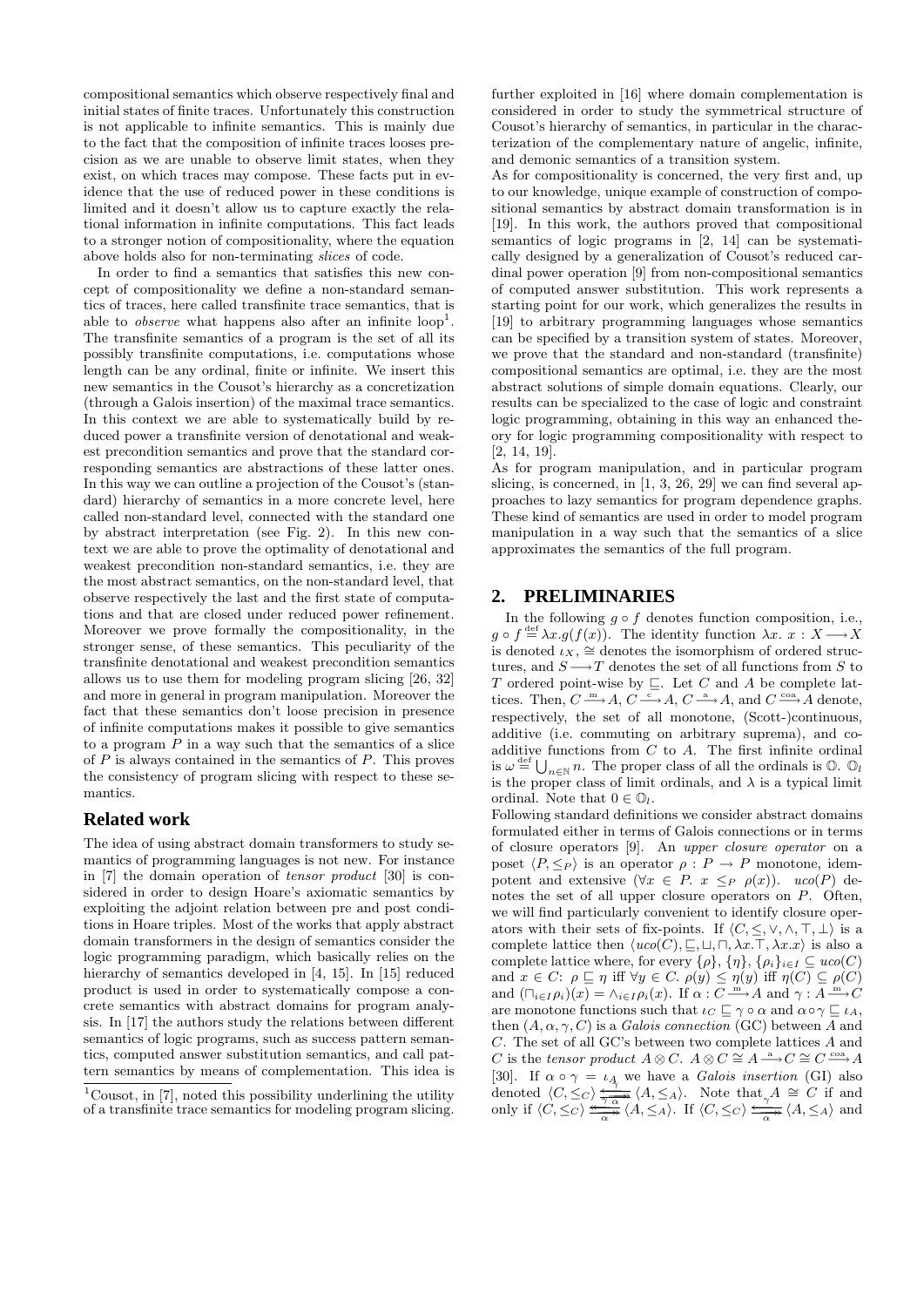$f: C \longrightarrow C$ , the best correct approximation  $f^{\sharp}: A \longrightarrow A$  of f is defined as  $f^{\sharp} \stackrel{\text{def}}{=} \alpha \circ f \circ \gamma$ . Note that  $\alpha \circ f \leq_A f^{\sharp} \circ \alpha$ .

Any GI  $\langle C, \leq_C \rangle \frac{\gamma}{\alpha} \frac{\lambda}{\alpha} \langle A, \leq_A \rangle$  uniquely determines an upper closure operator  $\gamma \circ \alpha \in uco(C)$  and conversely  $\rho \in uco(C)$ uniquely determines a GI  $(\rho(C), \rho, id, C)$ . Hence, we will identify  $uco(C)$  with the so-called *lattice*  $\mathcal{L}_C$  of abstract interpretations of  $C$  [9]. The point-wise ordering on  $uco(C)$ corresponds precisely to the standard ordering used to compare abstract domains with regard to their precision:  $A_1$  is more precise than  $A_2$  (i.e.,  $A_2$  is an abstraction of  $A_1$ ) iff  $A_1 \subseteq A_2$  in uco(C) iff  $\langle A_1, \leq_{A_1} \rangle \xrightarrow[\alpha]{\gamma} \langle A_2, \leq_{A_2} \rangle$ .

Reduced product and power are the best known operations to compose domains in order to exploit respectively the attribute independent and relational properties of programs [9]. The reduced product  $\prod_{i\in I}A_i$  of a family of domains  $\{A_i\}_{i\in I}\subseteq uco(C)$  is the most abstract domain in  $\mathfrak{L}_C$ which is more concrete than every  $A_i$ . The reduced relative power in [19] is a generalization over arbitrary quantales of Cousot's original reduced power [9]. Let  $\langle D, \leq, \odot \rangle$  be a semi-quantale [27], i.e. an algebraic structure where  $\langle D, \leq \rangle$ is a complete lattice and  $\odot$  :  $D \times D \longrightarrow D$  is an associative, monotone and left-additive binary operation. Given a pair of Galois connections between a concrete domain  $D$  and the two domains D<sub>1</sub> and D<sub>2</sub>:  $\langle D, \leq_D \rangle \frac{4}{\sqrt{2}} \langle D_1, \leq_{D_1} \rangle$  and  $\langle D, \leq_D \rangle \frac{\gamma_2}{\sqrt{2}} \langle D_2, \leq_{D_2} \rangle$ , we define the (relative) reduced power of  $\overline{D_1^2}$  and  $\overline{D_2}$ , as the set  $\overline{D_1} \stackrel{\circ}{\longrightarrow} \overline{D_2}$  of all the monotone functions from  $D_1$  to  $D_2$  defined as  $\lambda x.\alpha_2(d \odot \gamma_1(x))$ with  $d \in D$ . The dual operation for a right-additive operation  $\odot$  is  $D_2 \stackrel{\odot}{\leftarrow} D_1$  and it represents the set of all the monotone functions  $\lambda x.\alpha_2(\gamma_1(x) \odot d)$ .  $D_1 \stackrel{\odot}{\longrightarrow} D_2$  is called *forward* reduced power and the set  $D_2 \stackrel{\odot}{\leftarrow} D_1$  is called backward reduced power. We have that  $\langle D, \leq_D \rangle \frac{\frac{N}{N}}{\sqrt{N}} \langle D_1 \stackrel{\odot}{\longrightarrow} D_2, \subseteq \rangle$ with the function  $\alpha = \lambda d$ .  $\lambda x$ .  $\alpha_2(d \odot \gamma_1(\mathbf{x}))$  and, by duality,  $\langle D, \leq_D \rangle \xrightarrow[\alpha \rightarrow \infty]{\gamma} \langle D_2 \leftarrow D_1, \subseteq \rangle$  with  $\alpha = \lambda d. \lambda x. \alpha_2(\gamma_1(x) \odot d).$ 

#### **3. COUSOT'S SEMANTICS HIERARCHY**

We consider Cousot's hierarchy of semantics as depicted in Fig. 1 (see [7, 11]), where continuous lines and arrows denote, respectively, isomorphisms and strict abstractions between semantics. Given a transition system  $\langle \Sigma, \tau \rangle$  with  $\tau \subseteq \Sigma \times \Sigma$ ,  $\Sigma^+$  and  $\Sigma^{\omega} \stackrel{\text{def}}{=} \mathbb{N} \longrightarrow \Sigma$  denote respectively the set of finite non-empty and of  $(\omega)$ infinite sequences on  $\Sigma$ , the set of all sequences is  $\Sigma^{\infty} = \Sigma^+ \cup \Sigma^{\omega}$ . The length of a sequence  $\sigma$  is denoted  $|\sigma| \in \omega$  and its *i*-th element is denoted  $\sigma_i$ . A non-empty finite (infinite) trace  $\sigma$  is a finite (infinite) sequence of program states where two consecutive elements are in the transition relation  $\tau$ , i.e. for all  $i < |\sigma|$ :  $\langle \sigma_i, \sigma_{i+1} \rangle \in \tau$ . The maximal trace semantics of a transitions system [11] is the set  $\tau^{\infty}$  of all the finite and infinite traces of a program. The concatenation of traces is defined as follows: Let  $\sigma, \delta \in \Sigma^{\infty}$ ,  $|\sigma| = n$ ,  $|\delta| = m$ and  $A, B \subseteq \Sigma^{\infty}$  then  $\sigma^{\frown} \delta = \eta$  where  $\sigma_{n-1} = \delta_0$  and  $\forall i \leq n \cdot \eta_i = \sigma_i \ \land \ \forall n \leq j \leq m \cdot \eta_j = \delta_{j-n+1}$  while  $A^{\frown}$ ∤  $B =$  $\sigma^{\frown}\delta \mid \sigma \in A \land \delta \in B \land \sigma_{n-1} = \delta_0 \quad .$  This operation is both right and left additive and  $\forall X \in \wp(\Sigma^\infty)$ .  $X^\frown \varnothing = \varnothing$ and  $\Sigma \widehat{\phantom{\alpha}} X = X \widehat{\phantom{\alpha}} \Sigma = X.$ 

Each semantics in Cousot's hierarchy is derived as abstract interpretation of the maximal trace semantics  $\tau^{\infty}$ , as summarized in Table 1. The *relational semantics*  $\mathcal{R}^{\infty}$  associates an input/output relation with program traces by using the bottom symbol  $\perp \notin \Sigma$  to denote non-termination. The *denotational semantics*  $\mathcal{D}^{\infty}$  gives semantics by con-

sidering input-output functions. Dijkstra's predicate transformer  $gWp$  and Hoare's axiomatic semantics  $gH$  consider respectively the weakest precondition predicate transformers and the set of all the Galois connections that specify the adjoint relation between weakest precondition and strongestpostcondition in Hoare's triples  $\{P\}$  C  $\{Q\}$  [7]. Each semantics in natural style may have a corresponding angelic, demonic, and *infinite* observable which is again an abstraction, as summarized in Table 1. The angelic trace semantics  $\tau^+$  observes only finite computations. We denote by  $\mathbb{R}^+$ ,  $\mathbb{D}^+$ , Wlp, and pH the angelic abstractions of the corresponding semantics in natural style. The demonic semantics approximates non-termination by chaos, i.e. if there is a possibility of non-termination then any possible output is given, and this corresponds to allow the worst possible behavior of the program [8, 13]. We denote by  $\mathbb{R}^{\partial}$ ,  $\mathbb{D}^{\partial}$ ,  $\mathbb{W}p^{\partial}$ , and  $g\mathcal{H}^{\partial}$ the demonic observables of the corresponding semantics in natural style. The *infinite* trace semantics  $\tau^{\omega}$ , with corresponding infinite relational  $\mathbb{R}^{\omega}$ , observes non-terminating traces only.



Figure 1: Semantics in Cousot's hierarchy.

#### **4. PROGRAM MANIPULATION**

In the following we consider a simple imperative language, Imp [33], with the following syntax:

 $c ::= \textbf{nil} \mid id := e \mid c; c \mid \textbf{if} \ e \textbf{ then} \ c \textbf{ else} \ c \mid \textbf{while} \ e \textbf{ do} \ c$ 

We know that the denotational semantics is *compositional*, namely it is equal to the composition of the semantics of program's sub-components. We want to give a characterization of this property of denotational semantics as a property of the corresponding abstraction in Cousot's hierarchy. One of the major consequence of Cousot's construction of semantics as abstract interpretations is that semantics correspond to abstract domains, namely it is possible to associate with each semantics a closure operator, i.e. an abstract domain, defined on the domain of maximal finite and infinite traces, and representing what is actually observable by the semantics. Hence we can think of formulating the problem of compositionality in terms of closure operators: If X and Y are two sets of traces representing the semantics of the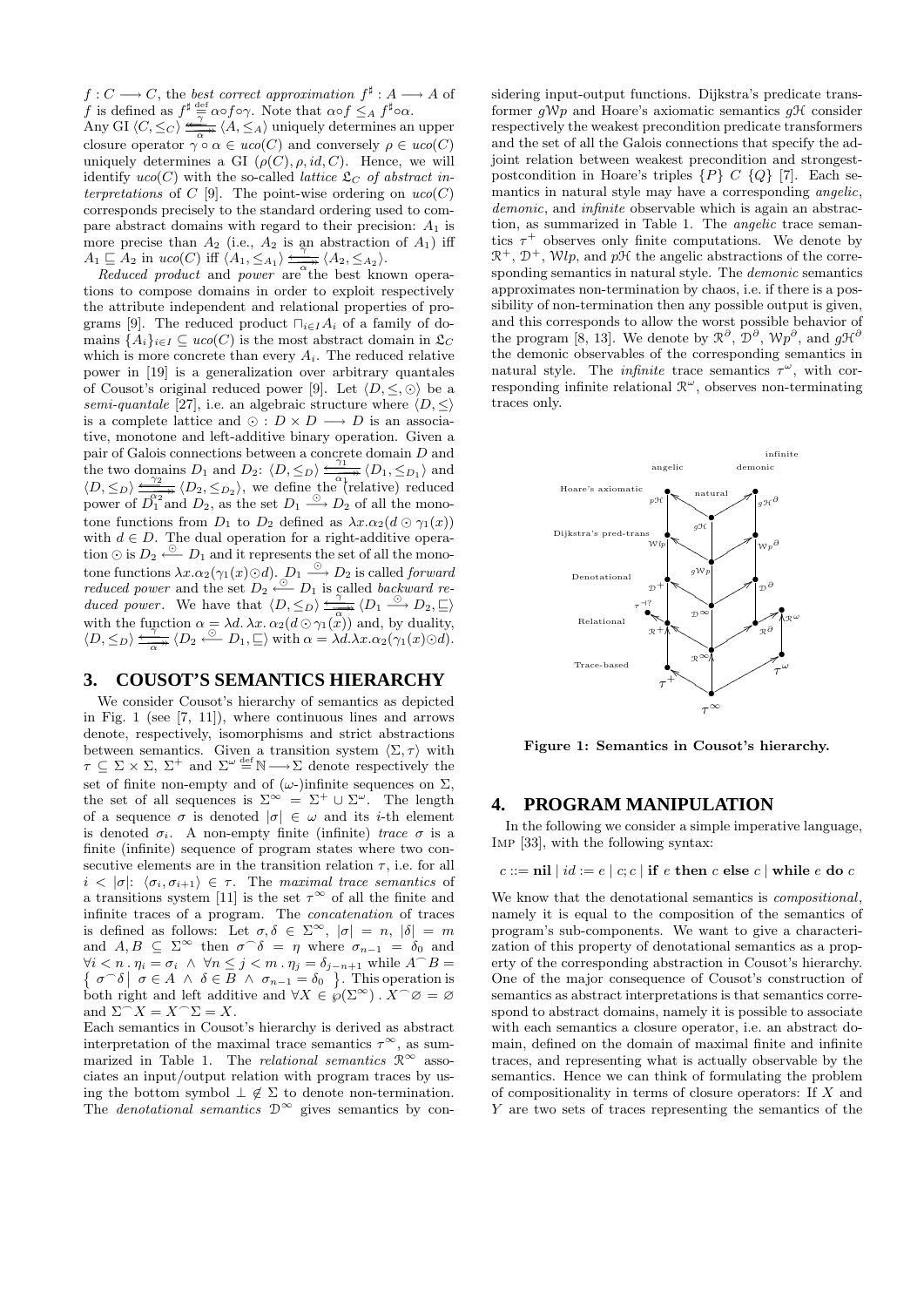| Semantics                                                                                                                     | Domain relation                                                                                                                                                                                                                                                                                                                                  | Abstraction                                                                                                                                                                                                                                                                                                                                                              |
|-------------------------------------------------------------------------------------------------------------------------------|--------------------------------------------------------------------------------------------------------------------------------------------------------------------------------------------------------------------------------------------------------------------------------------------------------------------------------------------------|--------------------------------------------------------------------------------------------------------------------------------------------------------------------------------------------------------------------------------------------------------------------------------------------------------------------------------------------------------------------------|
| $\mathcal{R}^\infty = \alpha^\mathcal{R}(\tau^\infty)$<br>$\mathcal{D}^{\infty} = \alpha^{\mathcal{D}}(\mathcal{R}^{\infty})$ | $\langle \wp(\Sigma^{\infty}), \subseteq \rangle \xrightarrow[\alpha^{\mathcal{R}}] {\langle \wp(\Sigma \times \Sigma_{\perp}), \subseteq \rangle}$<br>$\langle \wp(\Sigma \times \Sigma_{\perp}), \subseteq \rangle \xrightarrow{\sim} \frac{\gamma^{\mathcal{D}}}{\sim} \langle \Sigma \longrightarrow \wp(\Sigma_{\perp}), \subseteq \rangle$ | $\alpha^{\mathcal{R}}(X)=\left\{\right. \left\langle \sigma_{0},\sigma_{n-1}\right\rangle \left. \right  \,\,\sigma\in X^{+}\,\,\left. \right\} \cup$<br>$\{ \langle \sigma_0, \perp \rangle \mid \sigma \in X^{\omega} \}$<br>$\alpha^{\mathcal{D}}(X) \ensuremath{\stackrel{\textup{def}}{=}} \lambda s.\{s' \in \Sigma_\bot  \left\langle s, s'\right\rangle \in X\}$ |
| $g\mathcal{W}p = \alpha^{g\mathcal{W}p}(\mathcal{D}^{\infty})$                                                                | $\langle \Sigma \longrightarrow \wp(\Sigma_{\perp}), \sqsubseteq \rangle \xrightarrow[\alpha^{g \mathcal{W}p}]{\gamma^{g \mathcal{W}p}} \langle \wp(\Sigma_{\perp}) \xrightarrow{\text{coa}} \wp(\Sigma), \sqsupseteq \rangle$                                                                                                                   | $\alpha^{g\mathcal{W}p}(f) = \lambda P. \{ s \in \Sigma \mid f(s) \subseteq P \}$                                                                                                                                                                                                                                                                                        |
| $g\mathcal{H} = \alpha^{g\mathcal{H}}(g\mathcal{W}p)$                                                                         | $\langle \wp(\Sigma_{\perp}) \xrightarrow{\text{coa}} \wp(\Sigma), \underline{\square} \rangle \xrightarrow[\sim]{\omega^{g\mathfrak{R}}} \langle \wp(\Sigma) \otimes \wp(\Sigma_{\perp}), \underline{\square} \rangle$                                                                                                                          | $\alpha^{g{\mathcal H}}(\Phi) = \big\{ \ \langle X,Y\rangle \ \big\vert \ X\subseteq \Phi(Y) \ \ \big\}$                                                                                                                                                                                                                                                                 |
| $\mathcal{R}^+ = \alpha^{\mathcal{R}+}(\mathcal{R}^\infty)$                                                                   | $\langle \wp(\Sigma \times \Sigma_\bot), \subseteq \rangle \xrightarrow[\alpha^{\mathcal{R}+}]{\gamma^{\mathcal{R}+}} \langle \wp(\Sigma \times \Sigma), \subseteq \rangle$                                                                                                                                                                      | $\alpha^{\mathcal{R}+}(X) = X \cap (\Sigma \times \Sigma)$                                                                                                                                                                                                                                                                                                               |
| $\mathcal{R}^\partial = \alpha^{\mathcal{R}\partial}(\mathcal{R}^\infty)$                                                     | $\langle \wp(\Sigma \times \Sigma_{\perp}), \subseteq \rangle \xrightarrow[\alpha^{\mathcal{R}\partial}]{\gamma^{\mathcal{R}\partial}} \langle D^{\partial}, \subseteq \rangle$                                                                                                                                                                  | $\alpha^{\mathcal{R}\partial}(X) = X \cup \left\{ \left  \langle \sigma_0, s \rangle \right  \left  \begin{array}{l} \langle \sigma_0, \perp \rangle \in X \\ \wedge s \in \Sigma \end{array} \right  \right\}$                                                                                                                                                          |
| $\mathcal{R}^{\omega} = \alpha^{\mathcal{R}\omega}(\mathcal{R}^{\infty})$                                                     | $\langle \wp(\Sigma \times \Sigma_{\perp}), \subseteq \rangle \xrightarrow{\gamma^{\mathcal{R}\omega}} \langle \wp(\Sigma \times {\{\perp\}}), \subseteq \rangle$                                                                                                                                                                                | $\alpha^{\mathcal{R}\omega}(X) = X \cap (\Sigma \times {\{\perp\}})$                                                                                                                                                                                                                                                                                                     |

Table 1: Basic semantics and observables as abstract interpretations

components of a program and  $\rho$  is a closure operator representing an observable property of the semantics, then the corresponding semantics is compositional if

$$
(\text{COMP}) \ \ \rho(X \cap Y) = \rho(\rho(X) \cap \rho(Y))
$$

where the concatenation operator,  $\widehat{\phantom{a}}$ , is the canonical way of composing traces. The idea is that we can compose the observations made on partial computations and obtain back, as result and without any loss of precision, the observation of the whole computation. Let's consider a wellknown compositional semantics as regards the concatenation of traces, which is the maximal trace semantics. We remind that if we denote as  $\lbrack \cdot \rbrack$  this semantics, then we can describe its compositionality as  $[P_1; P_2] = [P_1] \cap [P_2]$ , where  $P_1$  and  $P_2$  are generic programs. Consider a GI:  $\langle \wp(\Sigma^{\infty}), \subseteq \rangle \xrightarrow[\alpha \to \infty]{\longrightarrow} \langle A, \leq_A \rangle$  defined on the concrete domain of the maximal traces  $\wp(\Sigma^{\infty})$ . This induces an abstract semantics which is defined on the abstract domain of denotations A:  $\llbracket \cdot \rrbracket^A \stackrel{\text{def}}{=} \alpha(\llbracket \cdot \rrbracket)$ . Our aim in this paper is that of characterizing those abstract semantics that are compositional as regards the concatenation of programs, i.e. such that  $[P_1; P_2]^{\widetilde{A}} = [P_1]^A \circ [P_2]^A$ . In this equation we have the abstract operation  $\circ$  that has to approximate the concrete composition of traces on abstract denotations. The best correct approximation of  $\widehat{\phantom{a}}$  in A is by definition the best choice defining  $\circ: [P_1]^A \circ [P_2]^A \stackrel{\text{def}}{=} \alpha(\gamma([P_1]) \cap \gamma([P_2]))$ . Note that we have  $[P_1; P_2]^A = \alpha([P_1; P_2]) = \alpha([P_1] \cap [P_2])$ . It is known that, if we consider  $\diamond$  as the best correct approximation of  $\widehat{\phantom{a}}$  as defined above, then the relation  $\alpha(\llbracket P_1 \rrbracket \widehat{\phantom{a}} \llbracket P_2 \rrbracket) \leq$  $[|P_1|^A \diamond [P_2]^A = \alpha(\gamma([P_1]) \cap \gamma([P_2]))$  holds. Now, for the relation between GI and closure operators, its clear that the abstract semantics that satisfy the equation (Comp) are exactly those semantics that make this relation an equality. This means that the equation (Comp) characterizes precisely the semantics that are compositional as regards the

concatenation of traces. Clearly, not all the semantics satisfy condition (Comp), as shown in the following example.

EXAMPLE 4.1. Consider the semantics obtained by approximating the trace semantics with the abstraction function  $\alpha(X) = \left\{ \sigma_{n-1} \mid \sigma \in X \land |\sigma| = n \right\}$ . This semantics observes the final states of finite computations only. Consider the program

$$
P\left[\begin{array}{l}\nP_1\left[\begin{array}{l}\nx := 0; \\
\text{while } x \le 3 \text{ do } x := x + 1; \\
P_2\left[\begin{array}{l}\ny := 0; \\
z := x + y;\n\end{array}\right.\n\end{array}\right.\right]
$$

The concrete semantics of P, where the states are the values in  $N_$ ⊥ of the variables of P, is the only finite trace

$$
\begin{array}{lll} \llbracket P \rrbracket & = & \{ \langle 0, \bot, \bot \rangle \to \langle 1, \bot, \bot \rangle \to \langle 2, \bot, \bot \rangle \to \\ & \to \langle 3, \bot, \bot \rangle \to \langle 4, \bot, \bot \rangle \to \langle 4, 0, \bot \rangle \to \langle 4, 0, 4 \rangle \} \end{array}
$$

and the concrete semantics of  $P_1$  and  $P_2$  are

$$
\begin{array}{lll} \llbracket P_1 \rrbracket & = & \{ \langle 0, \bot, \bot \rangle \to \langle 1, \bot, \bot \rangle \to \langle 2, \bot, \bot \rangle \to \\ & \to \langle 3, \bot, \bot \rangle \to \langle 4, \bot, \bot \rangle \} \\ \llbracket P_2 \rrbracket & = & \{ \langle \bot, 0, \bot \rangle \to \langle \bot, 0, \bot \rangle \to \langle \bot, 0, \bot \rangle \} \end{array}
$$

Then the abstract semantics, denoted by  $\llbracket \cdot \rrbracket^A \stackrel{\text{def}}{=} \alpha(\llbracket \cdot \rrbracket)$ , are

$$
\begin{array}{lll} \llbracket P \rrbracket^A & = & \{ \langle 4, 0, 4 \rangle \} \\ \llbracket P_1 \rrbracket^A & = & \{ \langle 4, \bot, \bot \rangle \} \\ \llbracket P_2 \rrbracket^A & = & \{ \langle \bot, 0, \bot \rangle \} \end{array}
$$

It is easy to observe that there is no way of combining  $[|P_1|^A$ and  $[P_2]^A$  in order to obtain  $[|P|^A$ , since we have lost the history of the computation of the programs above.

Another problem related with equation (Comp) corresponds to characterize how the semantics  $\rho$  behaves in presence of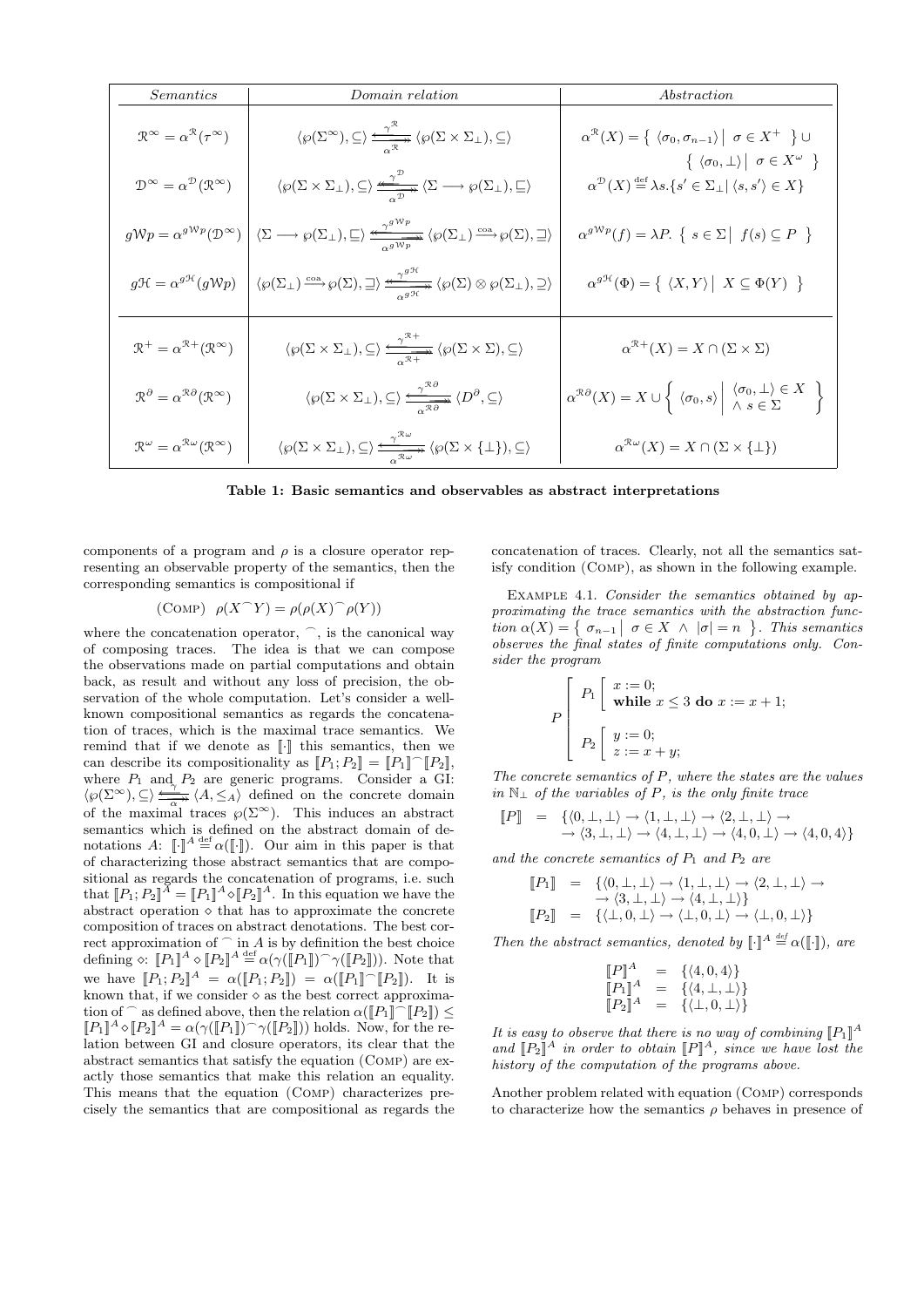divergence. It is known that in standard semantics [33], if the X component diverges then  $\rho(X \cap Y) = \rho(X)$ . Even if equation (Comp) holds, this fact represents a bound in compositionality because for any two computations  $Y \neq Z$ , if X diverges then  $\rho(X \cap Y) = \rho(X) = \rho(X \cap Z)$ . In this case we are unable to characterize what may happen beyond divergent computations. On the contrary this information is essential in order to give a consistent model for program manipulation [32]. Program slicing is a program manipulation technique that identifies syntactically well-defined portions of programs which are semantically significant but not necessarily close to each other. In particular a program slice is defined as a set of program statements that directly or indirectly contribute to the values assumed by a set of variables at some program point. Whenever a program is sliced we have the problem of how the semantics of a slice relates with the semantics of the original program. In general *slic*ing can change the termination status, and therefore the program behavior. Indeed a slice can terminate on specific inputs that lead the original program to non-termination. Note that slicing can't introduce divergence, it can only introduce termination.

Example 4.2. Consider the following programs written in Imp, taken from [26]:

$$
P_1\begin{bmatrix} x := 0; \\ i := 1; \text{ while } i > 0 \text{ do } i := i + 1; \\ y := x; \end{bmatrix}
$$

$$
P_2\begin{bmatrix} x := 0; \\ w := 1; \\ y := x; \end{bmatrix} \qquad P_3\begin{bmatrix} x := 0; \\ y := x; \end{bmatrix}
$$

Note that  $P_3$  is a slice of both  $P_1$  and of  $P_2$ . Let  $\subseteq_{sl}$  be the relation "is-slice-of"<sup>2</sup>, and let  $\mathcal{L}_{sem}$  be the relation of semantic approximation. In standard denotational semantics of imperative languages (denoted as  $[\cdot]$ ) the commands are denoted as store transformations.  $P_1$  contains a loop so we have that  $[P_1] = \lambda s$ . ⊥. Hence  $P_3 \sqsubseteq_{sl} P_1$  and  $P_3 \sqsubseteq_{sl} P_2$ but it is clear that  $\llbracket P_1 \rrbracket \subseteq_{sem} \llbracket P_3 \rrbracket \subseteq_{sem} \llbracket P_2 \rrbracket$ . In other words in the standard semantics of imperative languages the relation "is-slice-of" is inconsistent with the semantic approximation relation.

Compositionality as described in equation (Comp) is necessary for modeling program manipulation, but it is not sufficient, as shown above for program slicing. In this example it is clear that the problem of the semantics lies upon the fact that it is unable to distinguish programs that may diverge. This means that a semantics is consistent with the program slicing if, independently from the termination status of program's sub-components, the semantics can always distinguish the meaning of programs even if some of its subcomponents diverge. We can formalize this fact in the following way:

 $\llbracket P_1 \rrbracket \neq \llbracket P_2 \rrbracket \;\Rightarrow\; \forall Q, W \, . \, \llbracket Q \rrbracket \diamond \llbracket P_1 \rrbracket \diamond \llbracket W \rrbracket \neq \llbracket Q \rrbracket \diamond \llbracket P_2 \rrbracket \diamond \llbracket W \rrbracket.$ 

It is clear that the above holds iff

 $\llbracket P_1 \rrbracket \neq \llbracket P_2 \rrbracket \Rightarrow \forall Q \, . \, \llbracket Q \rrbracket \diamond \llbracket P_1 \rrbracket \neq \llbracket Q \rrbracket \diamond \llbracket P_2 \rrbracket.$ 

In order to solve this problem, the composition  $\rho(X) \diamond \rho(Y)$ of two semantics  $\rho(X)$  and  $\rho(Y)$  should keep trace of what happens in  $Y$  even if  $X$  diverges. This corresponds to ask a stronger form of compositionality with respect to equation (Comp), namely that it is possible to subtract part of the computation and still be able to re-compose the whole computation back by composing its fragments. This form of compositionality is called strong compositionality. In a certain sense we are looking for a semantics which is both compositional, as in (Comp), and monotone with respect to a relation  $\Gamma$  on semantic objects, such that  $X\Gamma Y$  iff  $X = [P_1], Y = [P_2],$  and  $P_1 \subseteq_{sl} P_2$ . Clearly, the standard maximal trace semantics, even though compositional, is not concrete enough to provide the ground for defining semantics which are strongly compositional, i.e. monotone with respect to  $\tilde{\mathbb{C}}$ .

In the following we introduce systematic methods for deriving semantics of programming languages which are both compositional and strongly compositional, namely they are adequate for modeling program manipulation techniques like slicing. We provide a domain-theoretic characterization of these properties as solutions of simple recursive abstract domain equations. This will correspond to ask for a lazy compositional semantics to be compositional as specified in equation (Comp), even beyond non-terminating traces.

#### **5. TRANSFINITE SEMANTICS**

In order to find a compositional semantics which is useful for slicing we consider traces able to look beyond the infinite computations, namely we use semantics represented by transfinite state traces of programs (e.g. see [23]). For transfinite traces we mean traces whose length can be any  $\beta \in \mathbb{O}$ . In this way the finite computations are finite traces, while the infinite computations can have lengths which overcome the first infinite ordinal  $\omega$ .

We can generalize the definition of finite trace obtaining the set of traces of length at most  $\beta$ , with  $\beta \in \mathbb{O}$ :

$$
\Sigma^{<\beta}\stackrel{\mathrm{def}}{=}\bigcup_{\alpha\in\beta}\alpha\longrightarrow\Sigma
$$

With this notation it is evident that  $\Sigma^+ = \Sigma^{<\omega}$ . In order to specify the relation between semantics observing program's behavior at different  $\beta$ -depth, with  $\beta \in \mathbb{O}$ , as abstract interpretations of a most concrete transfinite semantics, we have to find if there exists an upper-bound, expressed in terms of number of states, on the possible length of a generic trace in the semantics of an Imp program.

THEOREM 5.1. Let  $P$  a program written in IMP. The upper bound for the length of possible traces expressed in term of number of states of P is  $\omega^{\omega+1} \in \mathbb{O}$ .

PROOF. Consider a program  $P$  written in the simple imperative language Imp. We have to prove that, independently from the number of instructions (always finite) of P, the number of states is upper bounded by  $\omega^{\omega+1}$ .

First of all each program has a number of instructions upper bounded by  $\omega$ , because it has to be executed so it can have only a finite number of instructions. Now we have to find the possible bounds for the single instructions. The command while is the only one that can diverge and so it is the command that can generate the greater number

 $2$ See [25] for a formal definition of the relation "is-slice-of" in terms of program dependency graphs, PDG.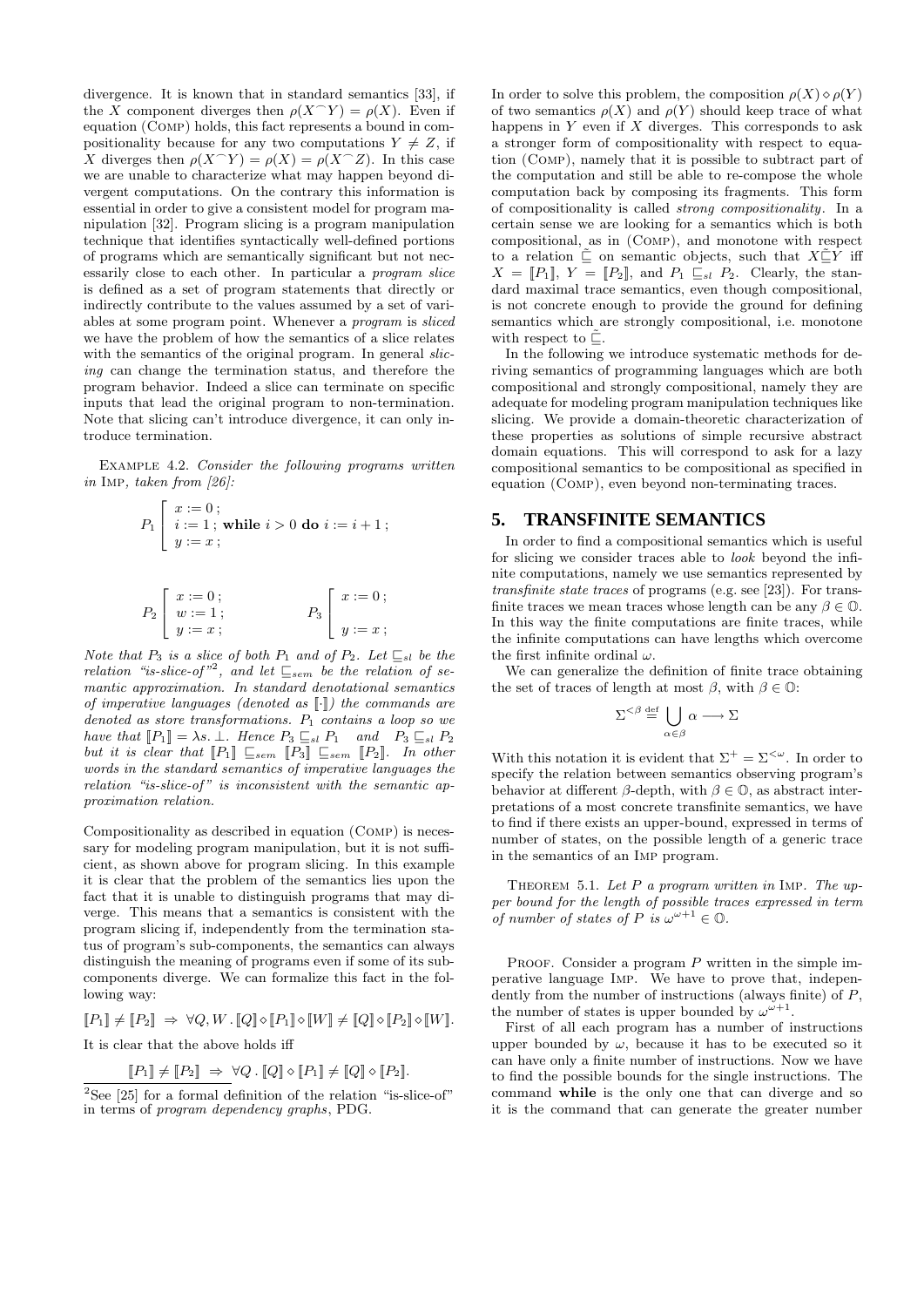of states, if compared with all the other commands. So a generic program with  $n$  instructions has a number of possible states which is surely less than a program that has  $n$ while's. Therefore suppose that the program contains only while's. We have to find the upper bound for this command. Now we prove, by induction on the nesting level of while that if  $n$  is the maximum number of nested while, then the bound for the possible states of the most external while is  $\omega^{2n+2}$ . If the nesting level is 0, then we have a while only with instructions with a finite number of states, so the upper bound of each instruction is  $\omega$ . In the worst case the command diverges and so we have  $\omega$  iterations, this means that the length is bounded by  $\omega \cdot \omega = \omega^2$ .

Now suppose that a **while**, with a nesting level of n, is bounded by  $\omega^{2n+2}$  states. We prove that we can add another while externally, enhancing the level of nesting to  $n + 1$ , then the upper bound becomes  $\omega^{2n+4}$ . A generic while with maximum nesting level  $n + 1$  has surely a number of states less than the one that contains only while commands with maximum level  $n$ . Then the possible states for this instruction is the number of iterations, bounded by  $\omega$ , multiplied by the bound of each instruction, that for inductive hypothesis is  $\omega^{2n+2}$ , multiplied by the number of instructions in the while, bounded by  $\omega$ . So we have the bound  $\omega^{2n+2}\omega\omega = \omega^{2n+4}$ . This means that the bound of a generic while is  $\omega^{\omega}$ , because we know, from [22], that  $\bigcup \{\omega^m \mid m \in \omega\} = \omega^\omega$ . Because a generic program has a number of instruction bounded by  $\omega$ , the final bound is  $\omega^{\omega} \cdot \omega = \omega^{\omega+1}.$ 

We will denote this maximal ordinal as  $\alpha \stackrel{\text{def}}{=} \omega^{\omega+1}$ . At this point we can define the maximal transfinite trace semantics as the semantics represented by the traces of the domain  $\wp(\Sigma^{\infty})$ , where

$$
\Sigma^{\infty} \stackrel{\text{def}}{=} \bigcup_{\alpha \in \alpha} \alpha \longrightarrow \Sigma
$$

Consider for instance the following program written in Imp:

$$
P\left[\begin{array}{l} x := 1; \\ \text{while } x > 0 \text{ do } x := 3; \\ x := 5; \end{array}\right]
$$

It is clear that the program loops infinitely but it is also clear that after the execution of while there exists another state of the program, which cannot be reached in any finite computation, and which associates the value 5 with the variable x. So we think of studying computations which lead to the infinite, in order to observe what happens after a divergence. We can generalize the concept of transition system to the transfinite case by supposing that the transition relation can distinguish at which degree of infinite the transition is possible. Let the *length* of a transfinite trace be  $\alpha \in \mathbb{O}$ . If  $\alpha$  is a limit ordinal then the index of the last state is  $\alpha$ . otherwise it is  $\alpha - 1$ . In general we will denote always with  $\sigma_{\kappa-1}$  the last state of a transfinite trace.

In order to generalize the trace concatenation to transfinite traces, we have to specify a topology on transfinite traces which allows us to specify limit states for traces whose length is a limit ordinal. This is achieved by considering the standard topology on traces as induced by O : The limit ordinal are the open elements on O while the successor ones are the closed elements of the topology [23]. This induces a topology on  $\Sigma^{\infty}$  and in the following we assume that this

topology is metrizable and complete [31], i.e. any Cauchy sequence of transfinite traces has a limit in  $\Sigma^{\infty}$ .

The transfinite semantics is more concrete than the maximal trace semantics defined in the Cousot semantic hierarchy. In the following we denote the semantics of transfinite traces of a program by  $\tau^{\infty}$ .

Example 5.2. Consider the following program written in Imp:

$$
P\left[\begin{array}{l} x := 2; \\ \text{while } x > 0 \text{ do } x := x + 1; \\ x := 5; \end{array}\right]
$$

we represent the trace of states on the maximal trace semantics by considering the trace of the values of  $x$  in the computation:

$$
2 \longrightarrow 3 \longrightarrow 4 \longrightarrow 5 \longrightarrow \cdots \longrightarrow n \longrightarrow \cdots \perp
$$

Namely the maximal trace semantics is not able to see beyond the loop. Instead if we consider the transfinite trace semantics, the trace becomes

$$
2 \longrightarrow 3 \longrightarrow 4 \longrightarrow 5 \longrightarrow \cdots \longrightarrow n \longrightarrow \cdots \omega \longrightarrow 5
$$

In the following we prove that the maximal trace semantics  $\tau^{\infty}$  is indeed an abstract interpretation of the transfinite semantics  $\tau^{\infty}$  given by a Galois insertion between  $\wp(\Sigma^{\infty})$ and  $\wp(\Sigma^{\infty})$ . We define the functions  $\alpha^{\infty} : \wp(\Sigma^{\infty}) \longrightarrow \wp(\Sigma^{\infty})$ and  $\gamma^{\alpha} : \wp(\Sigma^{\infty}) \longrightarrow \wp(\Sigma^{\infty})$  as

$$
\alpha^{\infty}(X) = \left\{ \begin{array}{c} \sigma \in \Sigma^{\omega} \mid \exists \delta \in X \, . \, \sigma \preccurlyeq \delta \end{array} \right\} \cup (X \cap \Sigma^{+})
$$
  

$$
\gamma^{\infty}(Y) = (Y \cap \Sigma^{+}) \cup \left\{ \begin{array}{c} \sigma \in \Sigma^{\infty} \mid \exists \delta \in Y^{\omega} \, . \, \delta \preccurlyeq \sigma \end{array} \right\}
$$

The relation  $\preccurlyeq$  is the prefix relation generalized to transfinite traces, namely if we define the relation  $\sigma \preccurlyeq^n \delta$  as  $\sigma$  cut at the length n is prefix of  $\delta$ , then we can define  $\sigma \preccurlyeq^{\infty} \delta$  as  $\forall n \in \omega \, \ldots \, \sigma \preccurlyeq^n \delta$ . This is the same as  $\preccurlyeq^{\infty} \stackrel{\text{def}}{=} \bigcap_{n \in \omega} \preccurlyeq^n$ . In the following we will denote with  $\preccurlyeq$  the relation  $\preccurlyeq^{\infty}$ . the following we will denote with  $\preccurlyeq$  the relation  $\preccurlyeq$ 

PROPOSITION 5.3.

$$
\langle \wp(\Sigma^{\infty}), \subseteq \rangle \xrightarrow[\alpha^{\infty}]{} \langle \wp(\Sigma^{\infty}), \subseteq \rangle
$$

The following theorem proves that the standard finite and infinite maximal trace semantics is an abstract interpretation of the non-standard transfinite one.

THEOREM 5.4.  $\tau^{\infty} = \alpha^{\infty}(\tau^{\infty})$ .

## **6. SEMANTICS BY REDUCED POWER**

In this section we systematically construct compositional (resp. denotational and weakest precondition) semantics by composing more abstract non-compositional semantics, and we prove that these semantics are optimal, viz. most abstract with respect to the domain refinement operation given by reduced power. This proves that these semantics can be obtained as the most abstract solution of an abstract domain equation which involves the reduced power and a basic non-compositional semantics. Kleene algebras are the typical algebraic structures to reason about traces [5, 12]. A Kleene algebra is a sixtuple  $\langle K, \leq, \top, \cdot, \bot, 1 \rangle$  such that  $\langle K, \leq, \vee, \wedge, \top, \bot \rangle$  is a complete lattice,  $\langle K, \cdot, 1 \rangle$  is a monoid and  $\cdot : K \times K \longrightarrow K$  is both left and right additive. In order to apply the reduced relative power operation to design compositional semantics out of non-compositional ones, we need a quantale structure on transfinite traces. Kleene algebras provide this structure.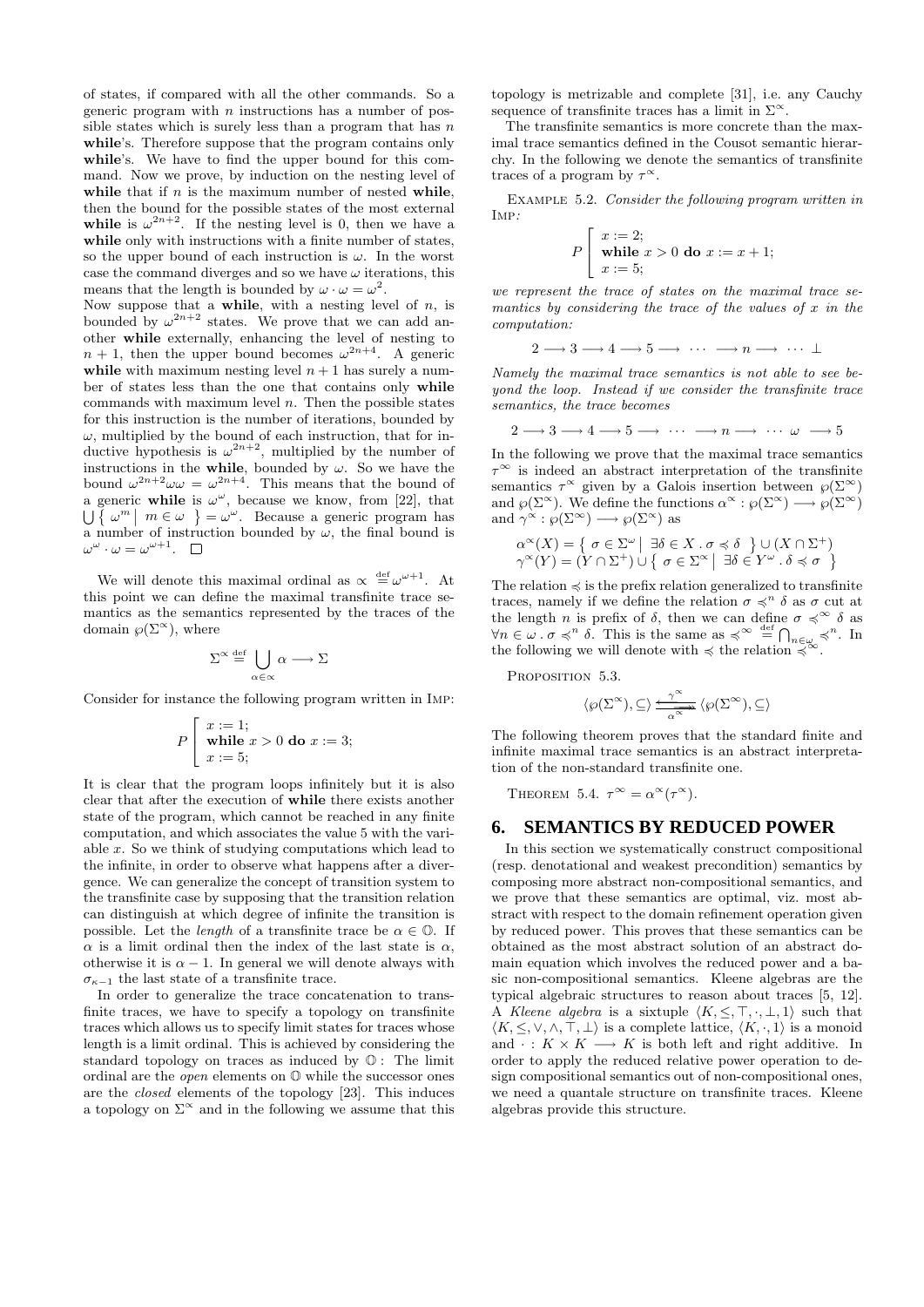PROPOSITION 6.1.  $\langle \wp(\Sigma^\infty), \subseteq, \Sigma^\infty, \widehat{\ }$ ,  $\varnothing, \Sigma \rangle$  is a Kleene algebra providing a unitary quantale, where for any  $X, Y \in$  $\wp(\Sigma^{\infty})$  we have  $X \cap Y \stackrel{\text{def}}{=} \left\{ \sigma \delta \mid \sigma \in X \quad \wedge \sigma_{\kappa-1} \delta \in Y \right\}.$ 

#### **6.1 Potential** λ**-termination semantics**

In Example 4.1 we have shown a non-compositional semantics observing final terminating states. We generalize that semantics to transfinite traces.

We know that if  $\alpha \in \mathbb{O}$  then there exist (unique)  $\lambda \in \mathbb{O}_l$ and  $n \in \omega$  such that  $\alpha = \lambda + n$ . This corresponds to say that  $\lambda \leq \alpha < S_l(\lambda)$ , where  $S_l(\lambda)$  is the limit ordinal which follows  $\lambda$ . We also note that the limit ordinal  $\lambda$  is such that  $\forall \gamma \in \mathbb{O}_l \cdot \gamma \leq \alpha$  and  $\gamma \leq \lambda$ , namely such  $\lambda$  is the biggest limit ordinal contained in  $\alpha$ . In the following we denote by  $\langle s, \lambda \rangle$  with  $s \in \Sigma$  and  $\lambda \in \mathbb{O}_l$  the state s, in a possibly transfinite trace  $\sigma$ , located, in  $\sigma$ , in a position which is after the limit ordinal  $\lambda$ . Hence,  $\langle \sigma_{\kappa-1}, \lambda \rangle$  denotes the final state of a possibly transfinite trace whose length overcomes  $\lambda$  and  $\langle \sigma_0, \lambda \rangle$  is the initial state of the sub-trace of  $\sigma$  starting after  $\lambda$ . Clearly, the initial and final states in a finite trace  $\sigma \in \Sigma^+$  are respectively  $\langle \sigma_0, 0 \rangle$  and  $\langle \sigma_{\kappa-1}, 0 \rangle$ . This notation allows us to keep trace of states between any two consecutive limit ordinals, namely states that can be located after any sequence of divergent computations.

Therefore we define the two functions  $\alpha^{\vdash} : \rho(\Sigma^{\infty}) \longrightarrow \rho(\Sigma)$ and  $\gamma^{\vdash} : \wp(\Sigma) \longrightarrow \wp(\Sigma^{\infty})$ , where we abbreviate with  $\Sigma$  the set Σ×∝:

$$
\alpha^{\vdash}(X) = \left\{ \begin{array}{l} \langle \sigma_{\kappa-1}, \lambda \rangle \mid \sigma \in X \ \land \ \lambda \leq |\sigma| < S_l(\lambda) \\ \gamma^{\vdash}(Y) = \left\{ \begin{array}{l} \sigma \in \Sigma^{\infty} \mid \langle \sigma_{\kappa-1}, \lambda \rangle \in Y \ \land \ \lambda \leq |\sigma| < S_l(\lambda) \end{array} \right\} \end{array} \right\}
$$

Dually we can define the maps  $\alpha^{\dashv} : \varphi(\Sigma^{\infty}) \longrightarrow \varphi(\Sigma)$  and  $\gamma^{\dashv} : \varrho(\Sigma) \longrightarrow \varrho(\Sigma^{\infty})$  as follows

$$
\alpha^{\dashv}(X) = \left\{ \begin{array}{l} \langle \sigma_0, \lambda \rangle \mid \sigma \in X \ \land \ \lambda \leq |\sigma| < S_l(\lambda) \\ \gamma^{\dashv}(Y) = \left\{ \begin{array}{l} \sigma \in \Sigma^{\infty} \mid \ \langle \sigma_0, \lambda \rangle \in Y \ \land \ \lambda \leq |\sigma| < S_l(\lambda) \end{array} \right\} \end{array} \right\}
$$

PROPOSITION 6.2. Under the previous hypothesis:

\n- \n
$$
\langle \wp(\Sigma^{\infty}), \subseteq \rangle \xrightarrow[\alpha^{\leftarrow}]{\gamma^{\leftarrow}} \langle \wp(\Sigma), \subseteq \rangle
$$
\n
\n- \n
$$
\langle \wp(\Sigma^{\infty}), \subseteq \rangle \xrightarrow[\alpha^{\leftarrow}]{\gamma^{\leftarrow}} \langle \wp(\Sigma), \subseteq \rangle
$$
\n
\n

The closure operators associated with the, respectively so called, forward and backward  $\lambda$ -termination semantics are the following functions:

$$
\rho^{\vdash}(X) \stackrel{\text{def}}{=} \gamma^{\vdash}\alpha^{\vdash}(X) = \left\{ \begin{array}{c} \sigma \in \Sigma^{\infty} \middle| \begin{array}{c} \exists \delta \in X \ . \ \sigma_{\kappa-1} = \delta_{\kappa-1} \\ \lambda \leq |\sigma|, |\delta| < S_l(\lambda) \end{array} \right\} \\ \rho^{\dashv}(X) \stackrel{\text{def}}{=} \gamma^{\dashv}\alpha^{\dashv}(X) = \left\{ \begin{array}{c} \sigma \in \Sigma^{\infty} \middle| \begin{array}{c} \exists \delta \in X \ . \ \sigma_0 = \delta_0 \end{array} \wedge \lambda \leq |\sigma|, |\delta| < S_l(\lambda) \end{array} \right\}
$$

where the ordinals are all limit and they are the biggest ones less than the length of the considered traces. We denote with  $\tau^{\vdash}$  and  $\tau^{\dashv}$  respectively the domains  $\rho^{\vdash}(\tau^{\infty})$  and  $\rho^{\dashv}(\tau^{\infty})$ . Note that  $\tau^{\dagger}$  generalizes the potential termination semantics in [8], here defined for finite traces only.

#### **6.2 Systematic construction of** D **semantics**

In this section we systematically derive the denotational semantics D by refining the potential termination semantics with respect to the input/output relations. This is obtained by considering as refined domain the space of all monotone functions between sets of states. The idea is to approximate transfinite traces with input/output relations, which are functions in the case of denotational semantics. In this section we prove that this construction can be obtained as the backward reduced power of the potential forward  $\lambda$ termination semantics. In this case the abstraction function is given by construction:  $\alpha^D(X) = \lambda Y$ .  $\alpha^{\vdash}(\gamma^{\vdash}(Y)^{\frown}X)$ .

PROPOSITION 6.3.

$$
\langle \wp(\Sigma^\infty),\subseteq\rangle \xrightarrow[\alpha]{\gamma^D} \langle \wp(\Sigma)\longrightarrow \wp(\Sigma),\subseteq\rangle
$$

where:

$$
\alpha^{D}(X) = \lambda Y. \left\{ \left\langle \eta_{\kappa-1}, \lambda_1 \right\rangle \middle| \begin{array}{l} \eta \in X \ \land \ \langle \eta_0, \lambda \rangle \in Y \\ \land \ \lambda_1 \leq \lambda + |\eta| < S_l(\lambda_1) \end{array} \right\}
$$
\n
$$
\gamma^{D}(f) = \left\{ \begin{array}{l} \sigma \in \Sigma^{\infty} \middle| \begin{array}{l} \exists \lambda \cdot \langle \sigma_{\kappa-1}, \lambda' \rangle \in f(\langle \sigma_0, \lambda \rangle) \\ \lambda' \leq \lambda + |\sigma| < S_l(\lambda') \end{array} \right\}
$$

The semantics obtained so far by reduced power construction models the space of functions on  $\wp(\Sigma)$  representing input/output relations of states in transfinite traces. We denote by  $\mathcal{D}^{\infty} \stackrel{\text{def}}{=} \alpha^D(\tau^{\infty})$ . The following theorem proves that the denotational semantics in [8] corresponds precisely to backward reduced power of potential forward λ-termination semantics, by observing input/output functionalities of traces whose length is at most  $\omega$ .

THEOREM 6.4. 
$$
\mathcal{D} = \alpha^{\mathcal{D}} \circ \alpha^{\mathcal{R}} \circ \alpha^{\infty} \circ \gamma^D(\mathcal{D}^{\infty}).
$$

#### **6.3 Systematic construction of** gWp **semantics**

The weakest precondition semantics can be obtained in a similar way by dualizing the construction of the denotational semantics. Duality here means exchanging the observation from the final to the initial state and reversing the relative power operation. In this section we derive the transfinite weakest precondition semantics as the forward reduced power of the potential backward  $\lambda$ -termination semantics. As before, the corresponding abstraction function follows by construction. Let  $\overline{X} \subseteq \Sigma^{\infty}$ , then by construction:  $\alpha^W(X) = \lambda Y \cdot \alpha^{\dashv} (X \cap \gamma^{\dashv} (Y)).$ 

PROPOSITION 6.5.

$$
\langle \wp(\Sigma^\infty), \subseteq \rangle \xrightarrow[\alpha^{W}]{\gamma^{W}} \langle \wp(\Sigma) \longrightarrow \wp(\Sigma), \subseteq \rangle
$$

where:

$$
\alpha^{W}(X) = \lambda Y. \left\{ \langle \eta_{0}, \lambda_{1} \rangle \middle| \begin{array}{l} \eta \in X \ \land \ \langle \eta_{\kappa-1}, \lambda \rangle \in Y \\ \land \ \lambda_{1} \leq \lambda + |\eta| < S_{l}(\lambda_{1}) \end{array} \right\}
$$

$$
\gamma^{W}(f) = \left\{ \begin{array}{l} \sigma \in \Sigma^{\infty} \middle| \begin{array}{l} \exists \lambda \cdot \langle \sigma_{0}, \lambda' \rangle \in f(\langle \sigma_{\kappa-1}, \lambda \rangle) \\ \lambda' \leq \lambda + |\sigma| < S_{l}(\lambda') \end{array} \right\}
$$

This semantics models the space of functions on  $\wp(\Sigma)$  representing the largest set of states that may lead the possibly transfinite computation in a given set of output states. We denote by  $Wp^{\alpha} \stackrel{\text{def}}{=} \alpha^W(\tau^{\alpha})$ . The following theorem proves that the weakest precondition semantics defined in [8] corresponds precisely to reduced power of potential backward  $\lambda$ termination semantics, by observing the largest set of states that reach a given output state in at most  $\omega$  steps.

THEOREM 6.6.  $gWp = \alpha^{gWp} \circ \alpha^{\mathcal{D}} \circ \alpha^{\mathcal{R}} \circ \alpha^{\infty} \circ \gamma^W(\mathcal{W}p^{\infty}).$ 

In Fig. 2 we show the transfinite semantics, here called non-standard semantics, with respect to Cousot's hierarchy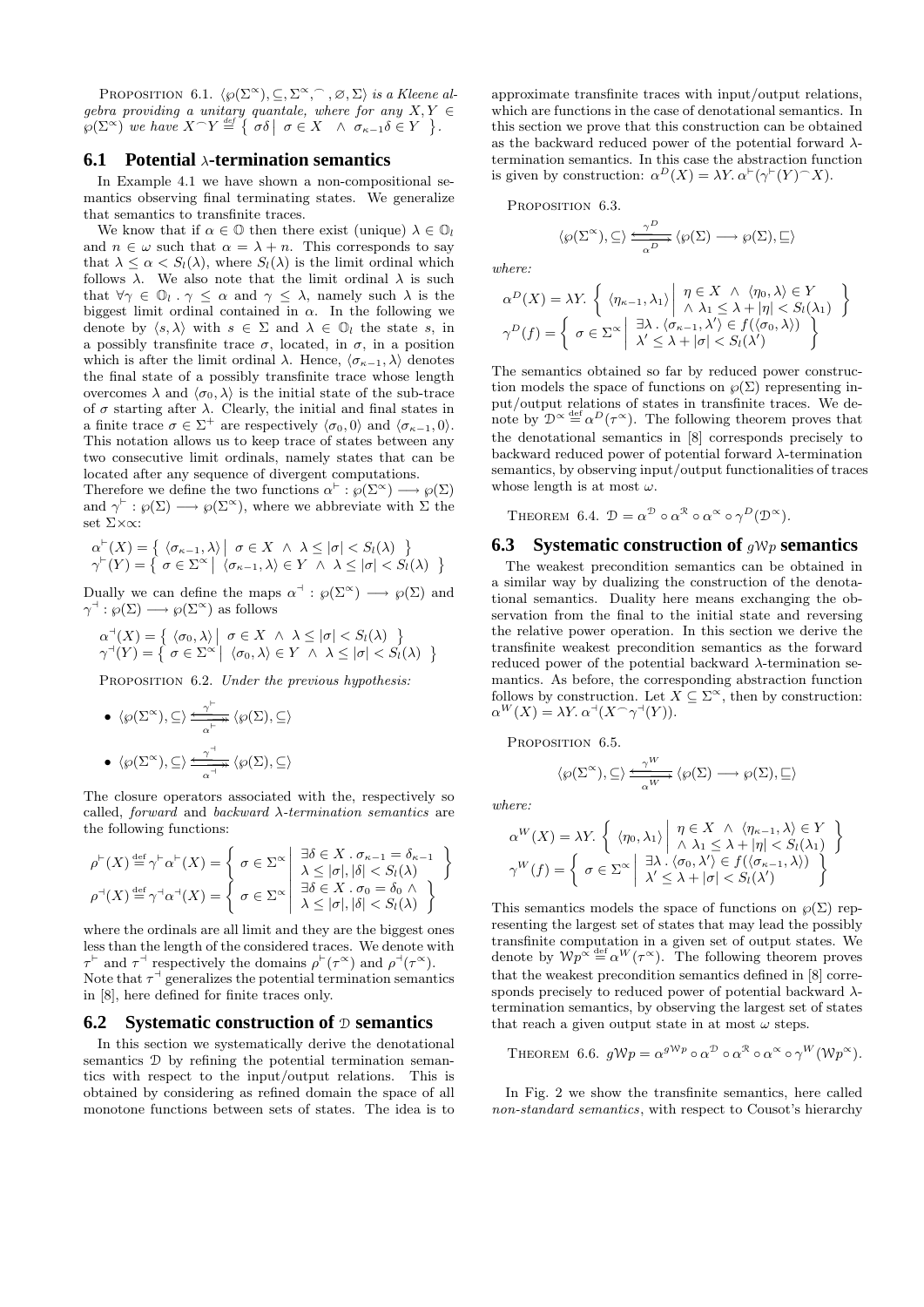

Figure 2: Symmetrical standard and non-standard semantics.

of standard semantics. The standard natural semantics is here the "projection", specified as an abstraction, of the natural transfinite level through the pair of adjoint functions  $\alpha^{\infty}$  and  $\gamma^{\infty}$ . With each natural transfinite semantics  $\tau^{\infty}$ ,  $\mathcal{D}^{\infty}$ , and  $\mathcal{W}p^{\infty}$  and a given ordinal  $\beta \in \mathbb{O}$ , it is possible to specify symmetric approximate semantics observing computations up to  $\beta$  ( $\tau^{<\beta}$  etc.) and observing computations longer than  $\beta$  ( $\tau^{<\alpha} \setminus \tau^{<\beta}$  etc.). It is easy to observe that the standard angelic and infinite semantics can be obtained by abstract interpretation and in particular:

$$
\tau^{<\beta} = \gamma^{<\beta} \circ \alpha^{<\beta}(\tau^{\infty}) \text{ and } \tau^{\infty} \setminus \tau^{<\beta} = \gamma^{\geq \beta} \circ \alpha^{\geq \beta}(\tau^{\infty})
$$

where

$$
\begin{array}{ll}\alpha^{<\beta}(X)=X\cap \Sigma^{<\beta}&\alpha^{\geq \beta}(X)=X\cap (\Sigma^{\infty}\smallsetminus \Sigma^{<\beta})\\ \gamma^{<\beta}(Y)=Y\cup (\Sigma^{\infty}\smallsetminus \Sigma^{<\beta})&\gamma^{\geq \beta}(Y)=Y\cup \Sigma^{<\beta}.\end{array}
$$

Note that if  $\beta = \omega$ , then  $\tau^{\langle \omega \rangle} = \tau^+$  and  $\alpha^{\alpha}(\tau^{\alpha} \setminus \tau^{\langle \omega \rangle}) = \tau^{\omega}$ . The remaining abstractions from the non-standard to the standard hierarchy in Fig. 2, can be derived in a similar way for all the semantics.

The equivalence between denotational and weakest precondition semantics proved in [8] can be generalized to the transfinite case. This follows directly by construction and can be emphasized by considering the corresponding closure operators. It is immediate to observe that the standard denotational semantics viewed as a closure operation on maximal traces is:

$$
Den(X) = gWp(X) = \left\{ \begin{array}{c} \sigma \in \Sigma^+ \middle| \begin{array}{c} \exists \delta \in X^+ \ . \ \delta_0 = \sigma_0 \\ \land \ \delta_{n-1} = \sigma_{n-1} \end{array} \right\} \ \cup \\ \left\{ \begin{array}{c} \sigma \in \Sigma^{\omega} \middle| \begin{array}{c} \exists \delta \in X \ \searrow \Sigma^+ \ . \ \sigma_0 = \delta_0 \end{array} \right\} \end{array} \right\}
$$

As a consequence of Theorem 6.4 and 6.6, this semantics can be obtained by applying the abstraction  $\alpha^{\infty}$  to the domains  $\tau^{\vdash} \stackrel{\frown}{\longleftarrow} \tau^{\vdash}$  and  $\tau^{\stackrel{\rightharpoonup}{\dashrightarrow}} \stackrel{\frown}{\longrightarrow} \tau^{\dashv}$ , where  $\gamma^D \circ \alpha^D \stackrel{\text{def}}{=} \tau^{\vdash} \stackrel{\frown}{\longleftarrow} \tau^{\vdash}$  and  $\gamma^W \circ \alpha^W \stackrel{\text{def}}{=} \tau^+ \stackrel{\frown}{\longrightarrow} \tau^+.$ 

PROPOSITION 6.7.

$$
\lambda X. \left\{ \begin{array}{c} \tau^{\vdash} \stackrel{\curvearrowleft}{\longleftarrow} \tau^{\vdash} = \tau^{\dashv} \stackrel{\curvearrowleft}{\longrightarrow} \tau^{\dashv} = \\ \exists \eta \in X \cdot \eta_{\kappa-1} = \sigma_{\kappa-1} \\ \eta_0 = \sigma_0 \\ \exists \lambda' \cdot \lambda' \leq |\eta|, |\sigma| < S_l(\lambda') \end{array} \right\}
$$

Corollary 6.8.

$$
Den = gWp = \alpha^{\infty} \circ (\tau^{\vdash} \stackrel{\frown}{\longleftarrow} \tau^{\vdash}) = \alpha^{\infty} \circ (\tau^{\dashv} \stackrel{\frown}{\longrightarrow} \tau^{\dashv}).
$$

REMARK 6.9. It can be easily verified that, by inverting the direction of the arrow in  $\tau^{\vdash} \leftarrow \tau^{\vdash}$ , we obtain the identity, namely it is immediate to prove that  $\tau^{\vdash} \longrightarrow \tau^{\vdash} = \iota_{\wp(\Sigma)}$ . Intuitively this happens because the forward reduced power of the forward  $\lambda$ -termination semantics encodes how a given set X of concrete traces behaves when these are extended with any possible trace ending in a given set of observable states Y. Hence by observing the final states of these extended traces we get back  $Y$ . Instead, if we consider the initial states in this construction we can observe the set of initial states of concrete traces that will have final states in Y. This is precisely Dijkstra's weakest precondition semantics gWp, as proved in Theorem 6.6. A similar reasoning holds if we dualize  $\tau^{\dashv} \longrightarrow \tau^{\dashv}$ .

#### **6.4 Optimal natural denotational semantics**

Now we can prove that the transfinite denotational and weakest precondition semantics obtained so far are respectively the most abstract solutions of the abstract domain equations:

$$
X = \tau^{\vdash} \sqcap (X \stackrel{\frown}{\longleftarrow} X) \text{ and } X = \tau^{\dashv} \sqcap (X \stackrel{\frown}{\longrightarrow} X)
$$

This allows us to prove an optimality result for  $\tau^{\vdash} \longleftarrow \tau^{\vdash}$ and  $\tau^{\dashv} \longrightarrow \tau^{\dashv}$  with respect to the capability of observing input/output relations of transfinite traces, namely we prove that these semantics are the most abstract ones observing  $\tau^{\vdash}$  (resp.  $\tau^{\dashv}$ ) and which are closed under  $\leftarrow$  (resp.  $\stackrel{\frown}{\longrightarrow}$ ).

THEOREM 6.10.

$$
\bullet \ \ (\tau^{\vdash} \stackrel{\frown}{\longleftrightarrow} \tau^{\vdash}) \stackrel{\frown}{\longleftrightarrow} (\tau^{\vdash} \stackrel{\frown}{\longleftrightarrow} \tau^{\vdash}) = \tau^{\vdash} \stackrel{\frown}{\longleftrightarrow} \tau^{\vdash}
$$
  

$$
\bullet \ \ (\tau^{\dashv} \stackrel{\frown}{\longrightarrow} \tau^{\dashv}) \stackrel{\frown}{\longrightarrow} (\tau^{\dashv} \stackrel{\frown}{\longrightarrow} \tau^{\dashv}) = \tau^{\dashv} \stackrel{\frown}{\longrightarrow} \tau^{\dashv}
$$

We can conclude that the domain  $\tau^{\vdash} \stackrel{\frown}{\longleftarrow} \tau^{\vdash}$  is the most abstract solution of the equation  $X = \tau^{\vdash} \sqcap X \stackrel{\frown}{\longleftarrow} X$  because it is immediate that  $\tau^{\vdash} \subseteq \tau^{\vdash} \longleftarrow \tau^{\vdash}$ . A similar result holds for  $\tau^{\dashv} \stackrel{\frown}{\longrightarrow} \tau^{\dashv}$  with respect to  $X = \tau^{\dashv} \sqcap (X \stackrel{\frown}{\longrightarrow} X)$ .

#### **7. ANGELIC SEMANTICS**

In this section we follow the construction given above in order to systematically derive the angelic denotational and Dijkstra's weakest liberal precondition semantics by the forward (resp. backward) reduced relative power of the backward potential 0-termination semantics (resp. the forward potential 0-termination semantics). It is worth noting that the backward potential 0-termination semantics is the potential termination semantics in [8]. The forward potential 0-termination semantics observes the final states of finite traces. This semantics is built as abstraction of the natural trace semantics, by using the functions  $\alpha^{\vdash ?} : \wp(\Sigma^{\infty}) \to \wp(\Sigma)$ and  $\gamma^{\vdash ?} : \wp(\Sigma) \to \wp(\Sigma^{\infty})$  defined as follows:

$$
\alpha^{+?}(X) = \left\{ \begin{array}{c} \sigma_{n-1} \mid \sigma \in X^+ \\ \gamma^{+?}(Y) = \left\{ \begin{array}{c} \sigma \in \Sigma^+ \mid \sigma_{n-1} \in Y \end{array} \right\} \cup \Sigma^\omega \end{array} \right.
$$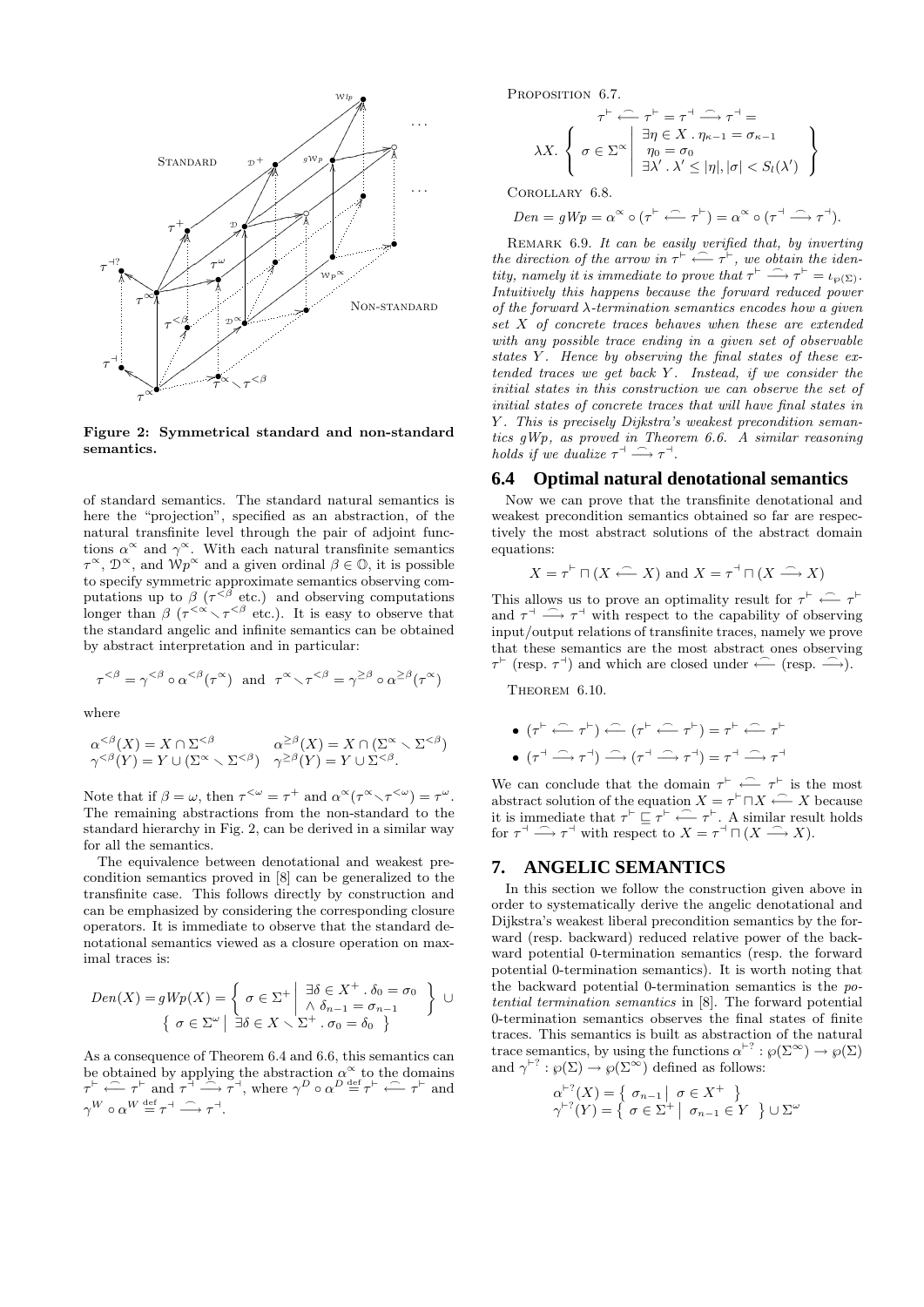and constitute a Galois insertion. The corresponding closure is given as follows:

$$
\rho^{\vdash ?}(X) \stackrel{\text{def}}{=} \gamma^{\vdash ?}\alpha^{\vdash ?}(X) = \left\{ \sigma \in \Sigma^+ \middle| \begin{array}{c} \exists \delta \in X^+ \\ \delta_{n-1} = \sigma_{n-1} \end{array} \right\} \cup \Sigma^\omega
$$

In the following we will denote  $\tau^{\vdash?} \stackrel{\text{def}}{=} \rho^{\vdash?}(\tau^{\infty})$ .

Let  $\alpha^{D^+} : \wp(\Sigma^{\infty}) \longrightarrow (\wp(\Sigma) \longrightarrow \wp(\Sigma))$  be the function build by reduced power as  $\alpha^{D^+}(X) = \lambda Y \cdot \alpha^{P^2}(\gamma^{P^2}(Y) \cap X)$ which is  $\lambda Y$ . {  $\sigma_{n-1}$  |  $\sigma \in X^+ \wedge \sigma_0 \in Y$  }.

LEMMA 7.1.  $\mathcal{D}^+ \cong \alpha^{D^+}(\tau^{\infty})$ .

We can characterize the angelic denotational semantics as upper closure operator on the domain of finite and infinite traces (see [8]):

$$
Ang^{\mathcal{D}}(X) = \left\{ \sigma \in \Sigma^+ \middle| \begin{array}{l} \exists \delta \in X^+ \cdot \sigma_0 = \delta_0 \\ \wedge \sigma_{n-1} = \delta_{n-1} \end{array} \right\} \cup \Sigma^{\omega}
$$
  
THEOREM 7.2.  $Ang^{\mathcal{D}} = \tau^{+7} \stackrel{\frown}{\longleftarrow} \tau^{+7}$ .

Similar results can be obtained for the weakest-liberal precondition semantics by means of Cousot's backward potential 0-termination semantics, i.e.  $Wlp = \tau^{-1} \stackrel{\frown}{\longrightarrow} \tau^{-1}$ , where  $\tau^{-12}$  is the backward potential 0-termination semantics [8]. Due to the equivalence of angelic denotational and weakestliberal precondition semantics, we have:

$$
\tau^{\dashv ?} \stackrel{\frown}{\longrightarrow} \tau^{\dashv ?} = \tau^{\vdash ?} \stackrel{\frown}{\longleftarrow} \tau^{\vdash ?}
$$

Similar results for optimality can be proved also in the angelic case.

THEOREM 7.3.

\n- \n
$$
(\tau^{+2} \leftarrow \tau^{+2}) \leftarrow (\tau^{+2} \leftarrow \tau^{+2}) = \tau^{+2} \leftarrow \tau^{+2}
$$
\n
\n- \n
$$
(\tau^{+2} \leftarrow \tau^{+2}) \leftarrow (\tau^{-4} \leftarrow \tau^{+2}) = \tau^{+2} \leftarrow \tau^{+2}
$$
\n
\n

This fact says us that the denotational angelic (resp. weakest liberal precondition) semantics is the fixed point of a refining process starting from  $\tau^{\vdash?}$  (resp.  $\tau^{\dashv?}$ ) by using  $\leftarrow$  $(resp. \longrightarrow)$ . So this semantics is the most abstract one which observe the final states of finite traces and which is closed as regards the functional relations between these states.

REMARK 7.4. We wonder if  $\tau^{\vdash?} \longleftarrow \tau^{\vdash?} = \tau^{\vdash?} \sqcap \tau^{\dashv?}$ namely, if  $\tau^{\vdash?} \stackrel{\frown}{\longleftarrow} \tau^{\vdash?}$  is the most abstract closure operator which observe both the input and output states of finite traces. It is easy to verify that  $\tau^{\vdash?} \leftarrow \tau^{\vdash?} \neq \tau^{\vdash?} \sqcap \tau^{\vdash?}$  and in particular:

$$
\tau^{+?} \sqcap \tau^{+?} = (\rho^{+?} \sqcap \rho^{+?})(X) =
$$
  
= 
$$
\begin{cases} \sigma \in \Sigma^+ \middle| \begin{array}{l} \exists \delta, \eta \in X \cdot \sigma_0 = \delta_0 \\ \wedge \sigma_{n-1} = \eta_{n-1} \end{array} \end{cases} \right\} \cup \Sigma^{\omega}
$$

In this semantics we can note that the relation between input and output of traces is not expressed. Indeed there are also traces that don't necessarily have the initial and final state bounded by the fact that they belong to the same trace. In  $\tau^{\vdash?}\sqcap\tau^{\dashv?}$  we take the product of all the possible initial states with all the possible final states of traces in  $X$ . It is clear that  $\tau^{\vdash?} \stackrel{\frown}{\longleftarrow} \tau^{\vdash?} \sqsubseteq \tau^{\ddot{\vdash}?} \sqcap \tau^{\dashv?}$  namely that  $\tau^{\vdash?} \stackrel{\frown}{\longleftarrow} \tau^{\vdash?}$  is not the most abstract semantics more concrete then both of  $\tau^{+?}$ and of  $\tau^{\dashv?}$ .

#### **8. COMPOSITIONALITY**

The aim of this section is that of proving that both the denotational semantics and the weakest precondition semantics, seen as closures on the transfinite trace semantics, satisfy the compositionality relation, namely they are both solutions of the equation (Comp). Moreover we will see that these semantics are optimal, namely they are the most abstract semantics on  $\wp(\Sigma^{\infty})$  for which this property holds. For proving this fact we will use a result in [20].

THEOREM 8.1. The most abstract solution on  $uco(C)$  of the equation  $\rho(X \cap Y) = \rho(\rho(X) \cap \rho(Y))$  is

$$
\rho = \rho \sqcap (\rho \stackrel{\frown}{\longrightarrow} \iota_C) \sqcap (\iota_C \stackrel{\frown}{\longleftarrow} \rho) \sqcap ((\iota_C \stackrel{\frown}{\longrightarrow} \rho) \stackrel{\frown}{\longleftarrow} \iota_C).
$$

We prove that the closure  $\tau^{\vdash} \stackrel{\frown}{\longleftarrow} \tau^{\vdash} = \tau^{\dashv} \stackrel{\frown}{\longrightarrow} \tau^{\dashv}$  is the most abstract compositional semantics definable on the set of transfinite traces, which includes respectively  $\tau^{\vdash}$  and  $\tau^{\vdash}$ as an abstract interpretation. In the following we will denote simply with  $\iota$  the closure  $\iota_{\varphi(\Sigma^{\infty})}$ , identity on  $\varphi(\Sigma^{\infty})$ .

LEMMA 8.2. Let  $\rho \stackrel{\text{def}}{=} \tau^{\vdash} \stackrel{\frown}{\longleftarrow} \tau^{\vdash}$ . Then  $\iota \stackrel{\frown}{\longrightarrow} \rho = \rho =$ ρ  $\stackrel{\frown}{\longleftarrow}$  *ι*.

Hence, we can conclude that the desired result holds trivially.

THEOREM 8.3. The closure  $\rho \stackrel{\text{def}}{=} \tau^{\vdash} \stackrel{\frown}{\longleftarrow} \tau^{\vdash}$  is the most abstract one defined on the domain  $\wp(\Sigma^{\infty})$ , solution of the equation  $\rho(X \cap Y) = \rho(\rho(X) \cap \rho(Y)).$ 

The same result holds for the angelic semantics. In this case we have:

LEMMA 8.4. Let 
$$
\rho \stackrel{\text{def}}{=} \tau^{+?} \stackrel{\frown}{\longleftarrow} \tau^{+?} = \tau^{+?} \stackrel{\frown}{\longrightarrow} \tau^{+?}
$$
. Then  
 $\iota \stackrel{\frown}{\longrightarrow} \rho = \rho = \rho \stackrel{\frown}{\longleftarrow} \iota$ .

The closure  $\tau^{\vdash?} \stackrel{\frown}{\longleftarrow} \tau^{\vdash?} = \tau^{\dashv?} \stackrel{\frown}{\longrightarrow} \tau^{\dashv?}$  is therefore the most abstract semantics defined on the domain  $\wp(\Sigma^{\infty})$ , which is solution of the equation (Comp).

The fact that the equation (Comp) has solution on the transfinite semantics says that we can slice programs without loosing informations about the semantics and without loosing consistency between the semantics of the hole program and the semantics of its parts. Hence the fact that the transfinite denotational semantics satisfies the equation

$$
\rho(X \cap Y) = \rho(\rho(X) \cap \rho(Y))
$$

says that this semantics is consistent with the relation  $\mathcal{L}_{sl}$ described in Example 4.2 and therefore it is adequate for program slicing.

Example 8.5. Consider the programs defined in Example 4.2. Now we can define the transfinite denotational semantics which observe the final state even after infinite computations, denoted as  $\lbrack \cdot \rbrack$ .

$$
\begin{array}{ccc}\nx \mapsto 0 & x \mapsto 0 \\
[P_1]: \ i \mapsto \omega & [P_2]: \ w \mapsto 1 & [P_3]: \ \begin{array}{ccc}\nx \mapsto 0 \\
y \mapsto 0\n\end{array}\n\end{array}
$$

In this way it is clear that the relations between the programs semantics are:

$$
[\![P_3]\!] \sqsubseteq_{sem} [\![P_1]\!] \quad and \quad [\![P_3]\!] \sqsubseteq_{sem} [\![P_2]\!]
$$

exactly as we wanted, namely they are consistent with the existing "is-slice-of" relation between programs  $\sqsubseteq_{sl}$ , described in Example 4.2.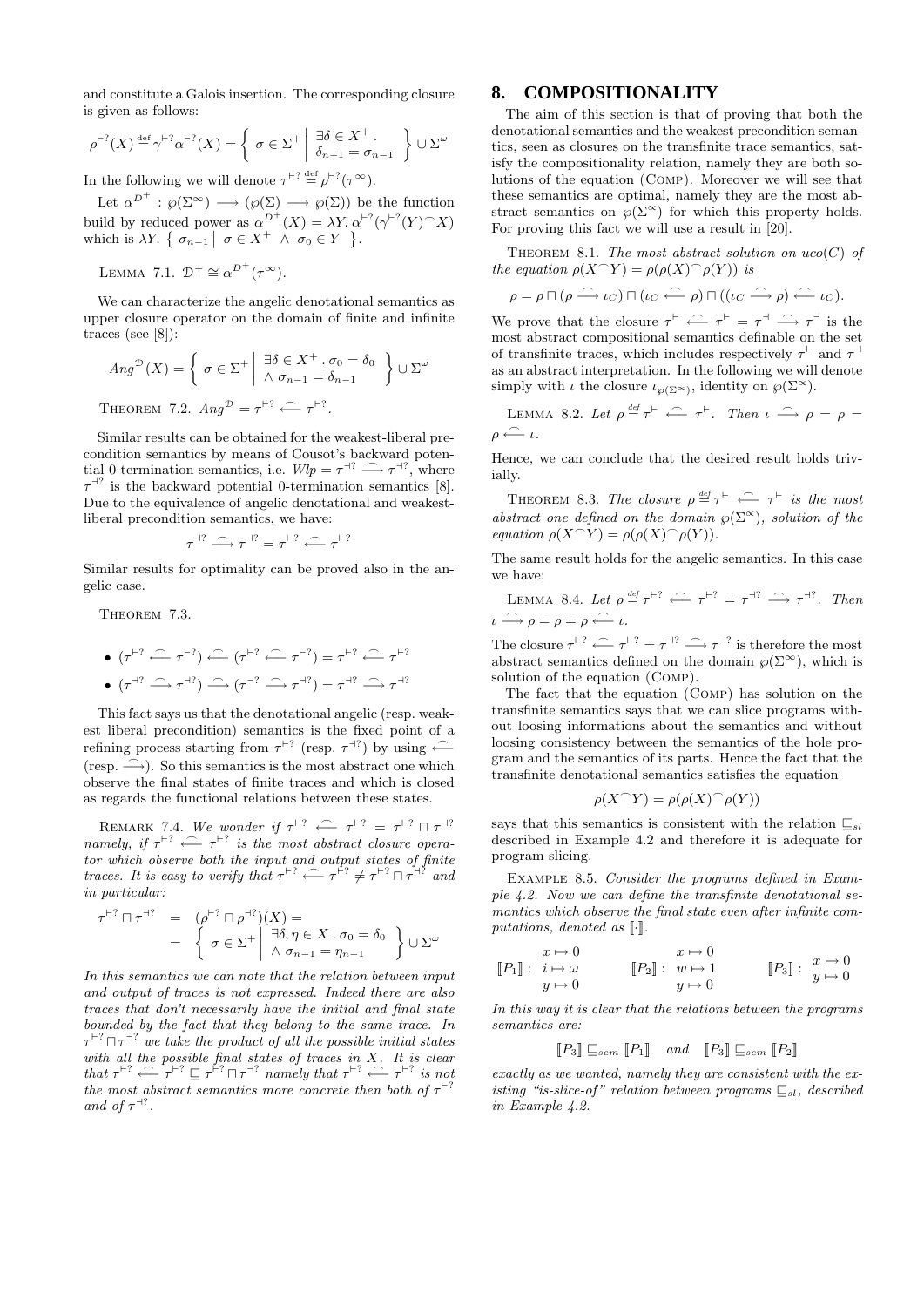Angelic  $Natural$   $Infinite$ 



Figure 3: Semantics as abstract domain equations

#### **9. CONCLUSION**

We have shown a strong connection between the structure of relational abstract domains for program analysis and compositionality of the underlying semantics. Both can be systematically designed by solving the same abstract domain equation by means of the same domain refinement: the reduced power operation (see [28] for an example of relational abstract domains for program analysis as solutions of recursive domain equations). These results provide an equational presentation of semantics and abstract domains for program analysis in a unique formal setting. Fig. 3 shows the structure of Cousot's hierarchy of semantics as a hierarchy of abstract domain equations. Here  $\ominus$  is abstract domain complementation [6], and it is applied to characterize the complementary nature of angelic and infinite semantics as shown in [16]. Moreover both finite and transfinite compositional semantics share the same structure, and this allows us to provide consistent models for program manipulation. It is worth noting that the algebraic properties of program integration techniques (and therefore of program slicing) are similar to the properties of reduced power which, as we proved in this paper, is the basic operation to refine any non-compositional semantics in order to make it compositional. Therefore similar algebraic operators can be used to model both syntactic manipulation techniques and the corresponding compositional semantics. As observed in [25], well-known algorithms for program integration, like the Horowitz, Prins, and Reps's algorithm (HPR), can be for-

mulated in terms of intuitionistic implication on the complete Heyting algebra constructed on dependency graphs. On the other side the reduced relative power operation exploits linear implications on a given quantale [20], which is a generalization of complete Heyting algebras [21, 27]. The analogy and the relation between these two constructions deserves further research.

#### **10. REFERENCES**

- [1] Ballance, R. A., Maccabe, A. B., and OTTENSTEIN, K. J. The program dependence web: A representation supporting control-,data-, and demand-driven interpretation of imperative languages. In Proc. of the ACM SIGPLAN Conf. on Programming Language Design and Implementation (1990), pp. 257–271.
- [2] Bossi, A., Gabbrielli, M., Levi, G., and Meo, M. C. A compositional semantics for logic programs. Theor. Comput. Sci. 122, 1-2 (1994), 3–47.
- [3] CARTWRITE, R., AND FELLEISEN, M. The semantics of program dependence. In Proc. of the ACM SIGPLAN Conf. on Programming Language Design and Implementation (1989), pp. 13–27.
- [4] COMINI, M., AND LEVI, G. An algebraic theory of observables. In Proc. of the 1994 Internat. Logic Programming Symp. (ILPS '94) (1994), M. Bruynooghe, Ed., The MIT Press, Cambridge, Mass., pp. 172–186.